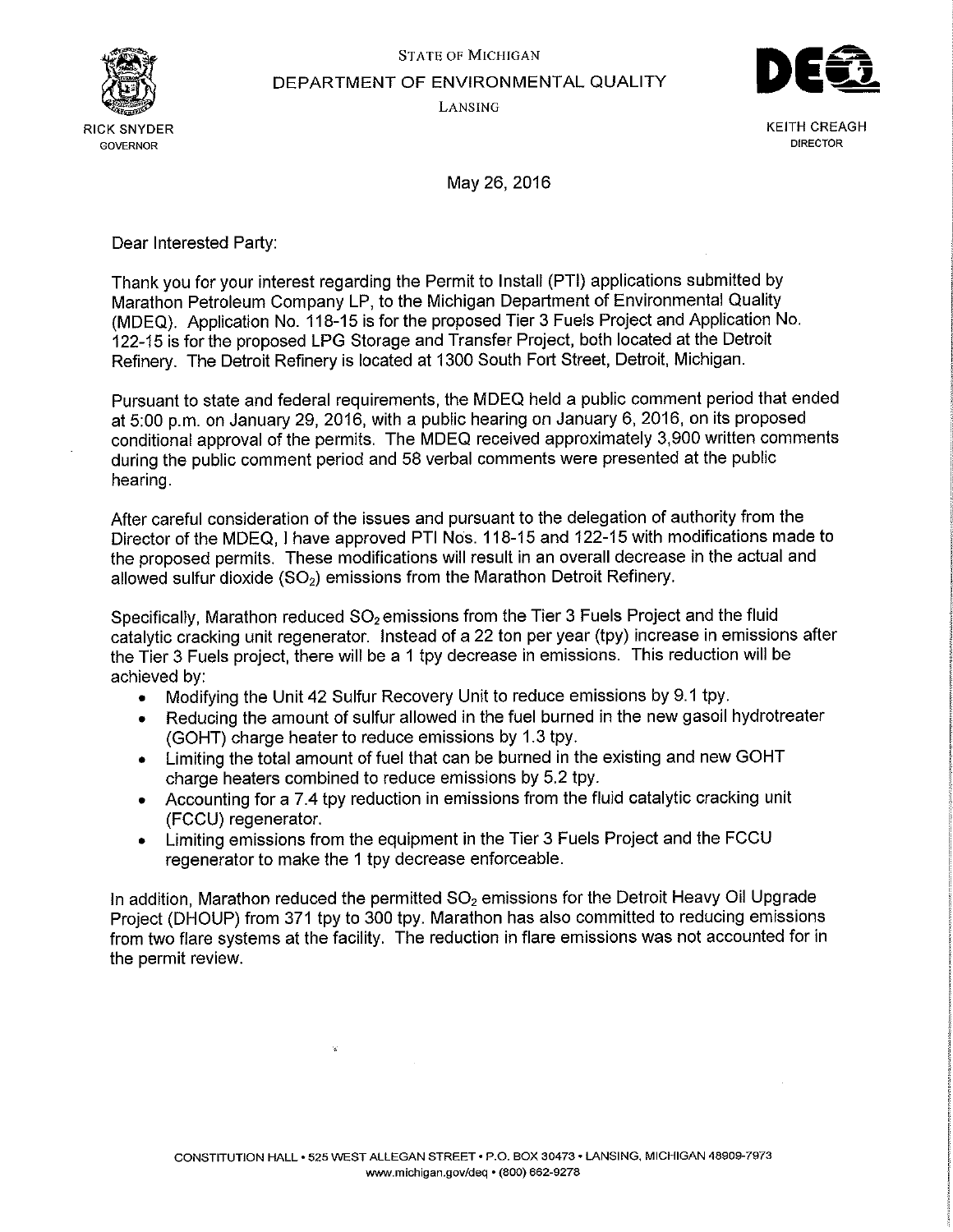Interested Party Page 2 May 26, 2016

The Response to Comments (RTC) document provides an overview of the emission reductions Marathon has committed to make and MDEQ's responses to the comments received during the public comment period and at the public hearing. It also identifies special conditions which have been modified and provides the rationale for modifying the proposed special conditions. The changes are discussed in the RTC document. The RTC document, the Permit Terms and Conditions and additional information regarding Marathon are available at [http://www.michigan.gov/deqairnews th](http://www.michigan.gov/deqairnews)rough the Marathon Petroleum LP link under Spotlight.

Changes made to PTI 118-15 include:

- Added a limit on the total reduced sulfur (TRS) content of the refinery fuel gas burned in the new GOHT charge heater. This limit is lower than the TRS content used by Marathon Petroleum in their original PTI application.
- Added monitoring and reporting of the TRS content of the refinery fuel gas burned in the new GOHT charge heater.
- Reduced the carbon monoxide emission limit for the new GOHT charge heater to 0.01 pound per million British Thermal Unit (lb/MMBtu) on an annual average basis and required a continuous emission monitoring system for carbon monoxide.
- Removed references to Renewable Operating Permit appendices.
- Required volatile organic compound and sulfuric acid mist emission testing for the new GOHT charge heater.
- Required a system to route sulfur pit vapors to the front end of the Unit 42 Sulfur Recovery Unit be installed before the Tier 3 Fuels Project starts operation.
- Added a 100 **MM**Btu/hr, annual average, combined heat input rate limit for the existing GOHT charge heater and the new GOHT charge heater.
- Added a sulfur dioxide emissions cap for the emission units in the Tier 3 Fuels Project and the fluid catalytic cracking unit.
- Required low oxides of nitrogen burners and a flue gas recirculation system be installed on the Zurn Boiler before the Tier 3 Fuels Project starts operation.
- Reduced the sulfur dioxide emission limit for the DHOUP to 300 tons per year.
- Required installation of a flare gas recovery system upstream of the Unifiner Flare by June 30, 2016.
- Required installation of additional flare gas recovery capacity upstream of the Coker Flare by December 31, 2018.

Change to PTI 122-15:

 $\bar{\nu}$ 

• The sixteen existing liquefied petroleum gas pressurized storage tanks are required to be removed from service within 180 days after the last new tank authorized by PTI 122-15 is put into service.